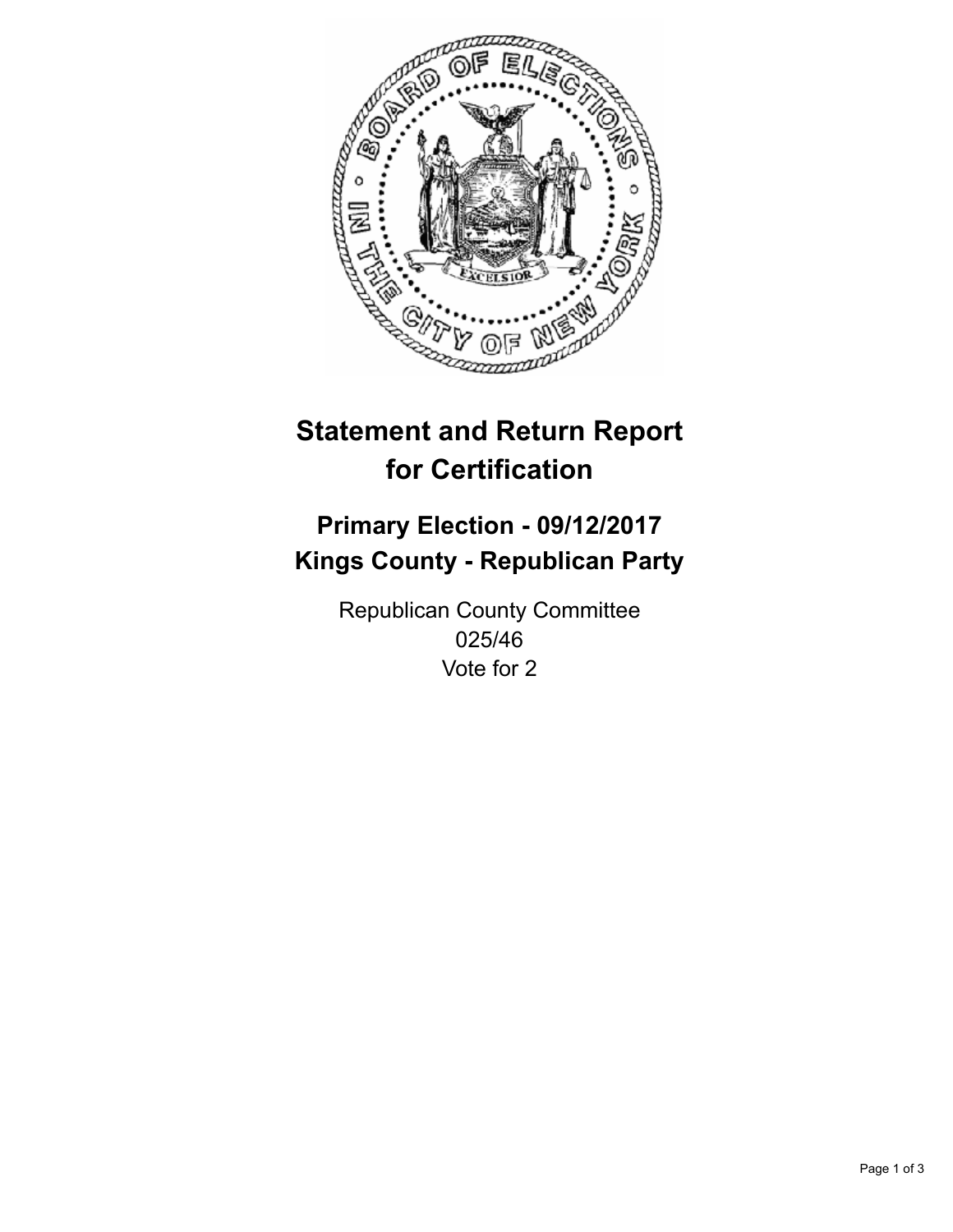

## **Assembly District 46**

| <b>PUBLIC COUNTER</b>                                    | 19       |
|----------------------------------------------------------|----------|
| <b>MANUALLY COUNTED EMERGENCY</b>                        | 0        |
| ABSENTEE / MILITARY                                      | 0        |
| AFFIDAVIT                                                | $\Omega$ |
| <b>Total Ballots</b>                                     | 19       |
| Less - Inapplicable Federal/Special Presidential Ballots | 0        |
| <b>Total Applicable Ballots</b>                          | 19       |
| <b>LISA PINSKY</b>                                       | 8        |
| ALEXANDER LERNER                                         | 9        |
| <b>WILLIAM BOSHELL</b>                                   | 5        |
| <b>ANTHONY F. CERETTI</b>                                | 8        |
| <b>Total Votes</b>                                       | 30       |
| Unrecorded                                               | 8        |